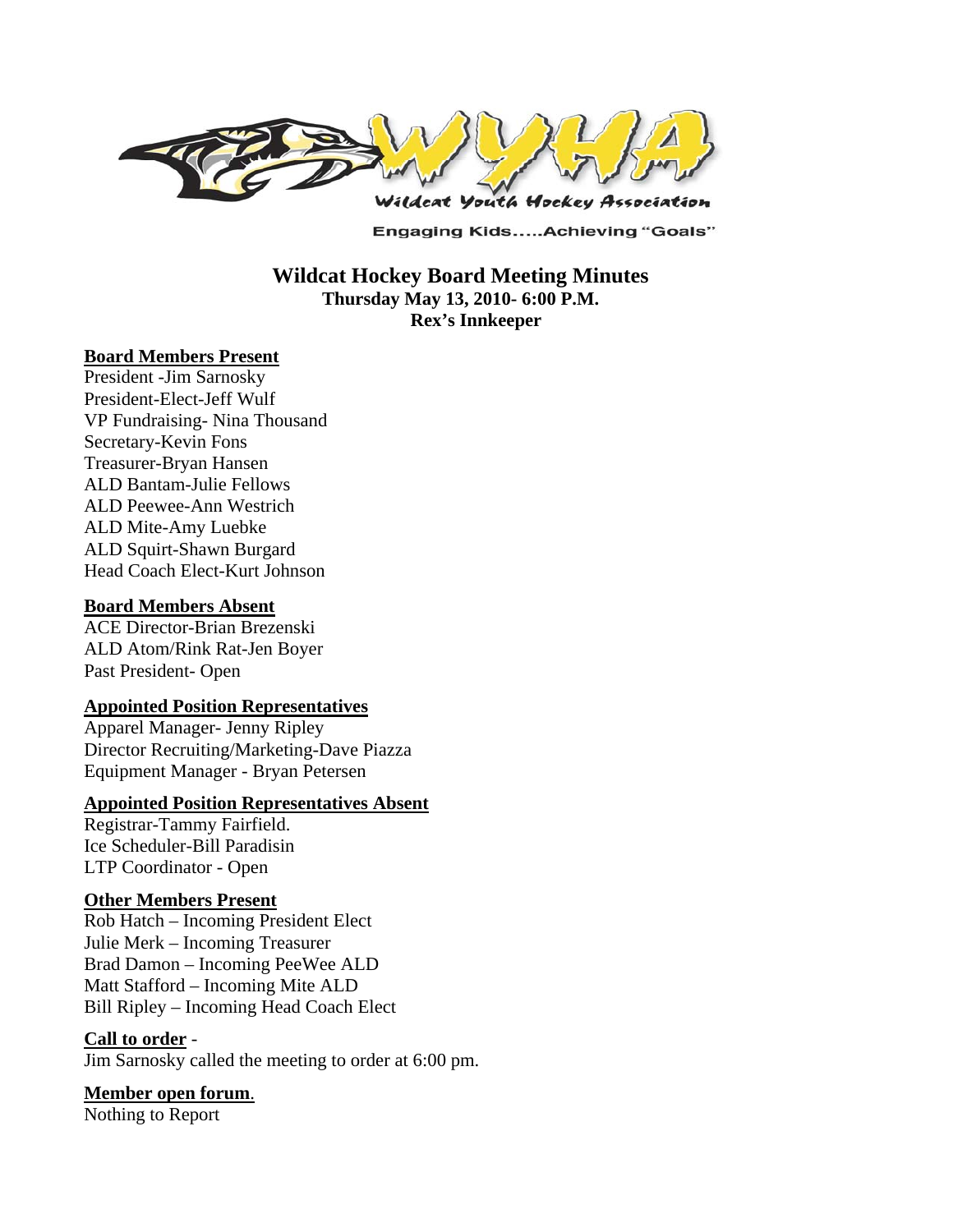#### **Approval of prior meeting minutes**.

Ann Westrich made a motion to approve the April meeting minutes, Nina Thousand seconded. Motion carried unanimously.

#### **Approval of agenda**

Jeff Wulf made a motion to approve the agenda, Julie Fellows seconded. Motion carried unanimously.

**Approval of bills –**  Amy Luebke made a motion to approve the bills, Julie Fellows seconded. Motion carried unanimously.

**Reports: Treasurer:**  Reviewed Current Bills

**LTP:**  Nothing to report.

**Atom/Rink Rat:**  Nothing to report.

Mite ALD :. Nothing to report.

**Squirt ALD:**  Nothing to report.

**Pee Wee :**  Nothing to report.

**Bantam:**  Nothing to report.

**Equipment :**  Nothing to report.

# **Fundraising:**

Scoopie night raised \$302 Parade of Homes Shifts still available Bus trip fundraiser needs small raffle items, we may have some apparel, they need by July 1 Bucky Books will potentially replace the Pizza Individual Fundraiser.

# **Apparel-**

Nothing to report.

**Registrar-**Nothing to report.

# **Ice scheduler- (All information is preliminary and not final)**

WDIR is meeting Sunday to discuss the tentative ice schedule. LTP every Saturday at 8:30am Atom / RR Practices 6:00 Wednesdays Latest practices are 8:30 (Bantam, a couple PeeWeee)

# **Marketing Director:**

Nothing to report.

# **Ace Director:**

Nothing to report.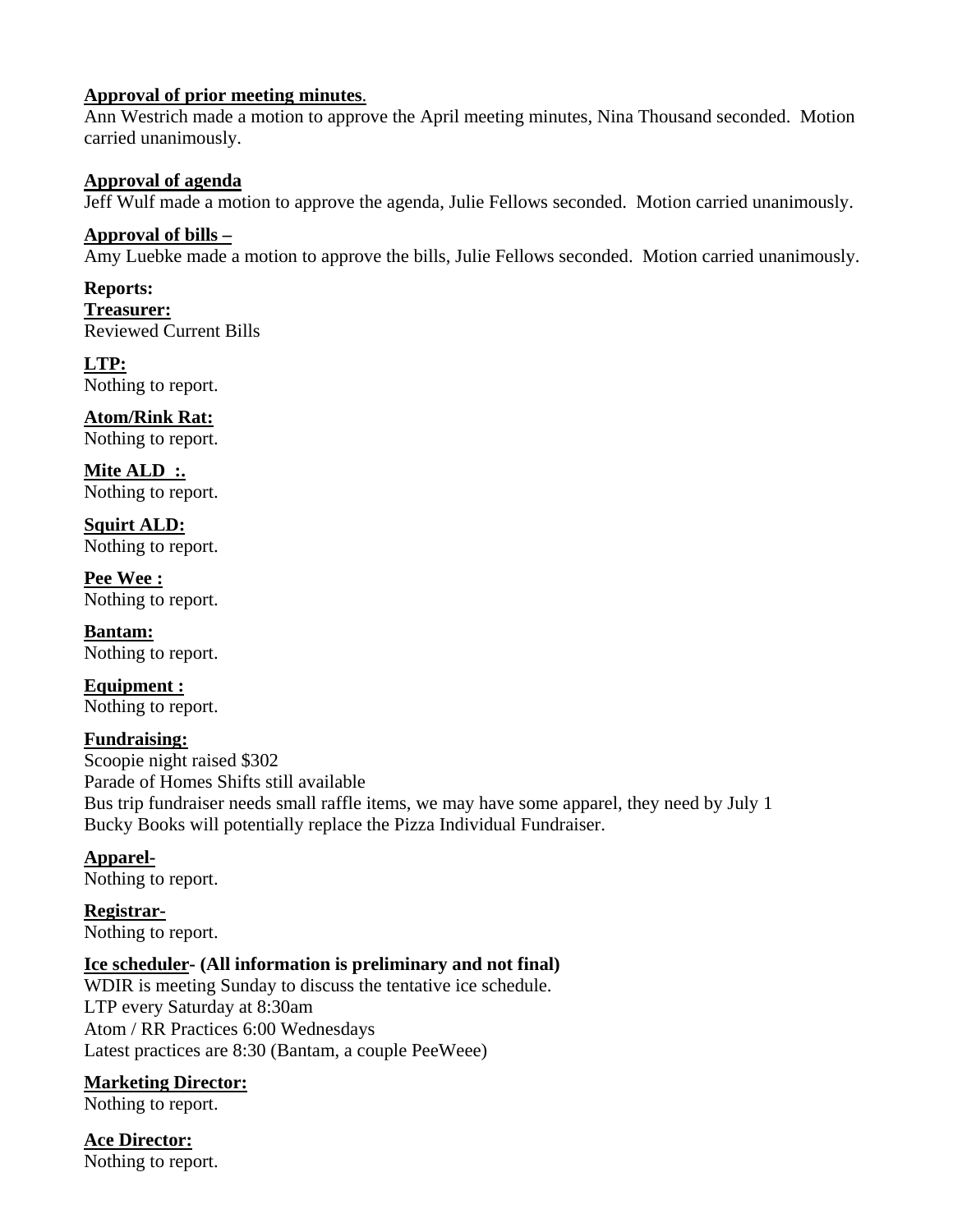# **Old Business;**

Nothing to report

# **New Business:**

# **Board Plan moving Forward (additional meeting times needed going forward?)**

We will need an additional meeting each month for the next few months to finalize details related to the rink. The next meeting will be Sunday June  $6<sup>th</sup>$  at 4:00pm at Rex's Innkeeper.

# **User Agreement update Pledge form needed by WDIR - Jim**

Amy Luebke made a motion to submit two WDIR Pledge forms for the remaining \$36,000 donation at time of groundbreaking and the \$100,000 donation at \$10,000 per year starting June 30, 2011. Shawn Burgard Seconded, Motion carried unanimously.

# **Annual meeting Feedback (Ann)**

Event went well, planning details and feedback documented.

# **Rink Related General Discussions:**

Nina Thousand made a motion to create a Tournament Director position as a 2 year appointed nonvoting board position, fee reduction to be determined later. Bryan Hansen seconded, Motion carried unanimously.

Amy Luebke was approved for the position.

A position related to Concessions Coordinator will be discussed at a later date when more details are available on our responsibility for concessions.

ALD Roles will likely expand to include coordination of volunteers and additional duties for tournaments.

Nina to prepare estimated volunteer requirements / fee reductions and a system to charge or reimburse for hours.

Bryan Hansen to run some fee alternatives based on the Ice Fees at the new rink.

# **Open Appointed Positions and plan to Fill – (Contact Jeff Wulf)**

Registrar (Shadow Tammy for a year) Marketing and Recruitment Director Lear to play Coordinator